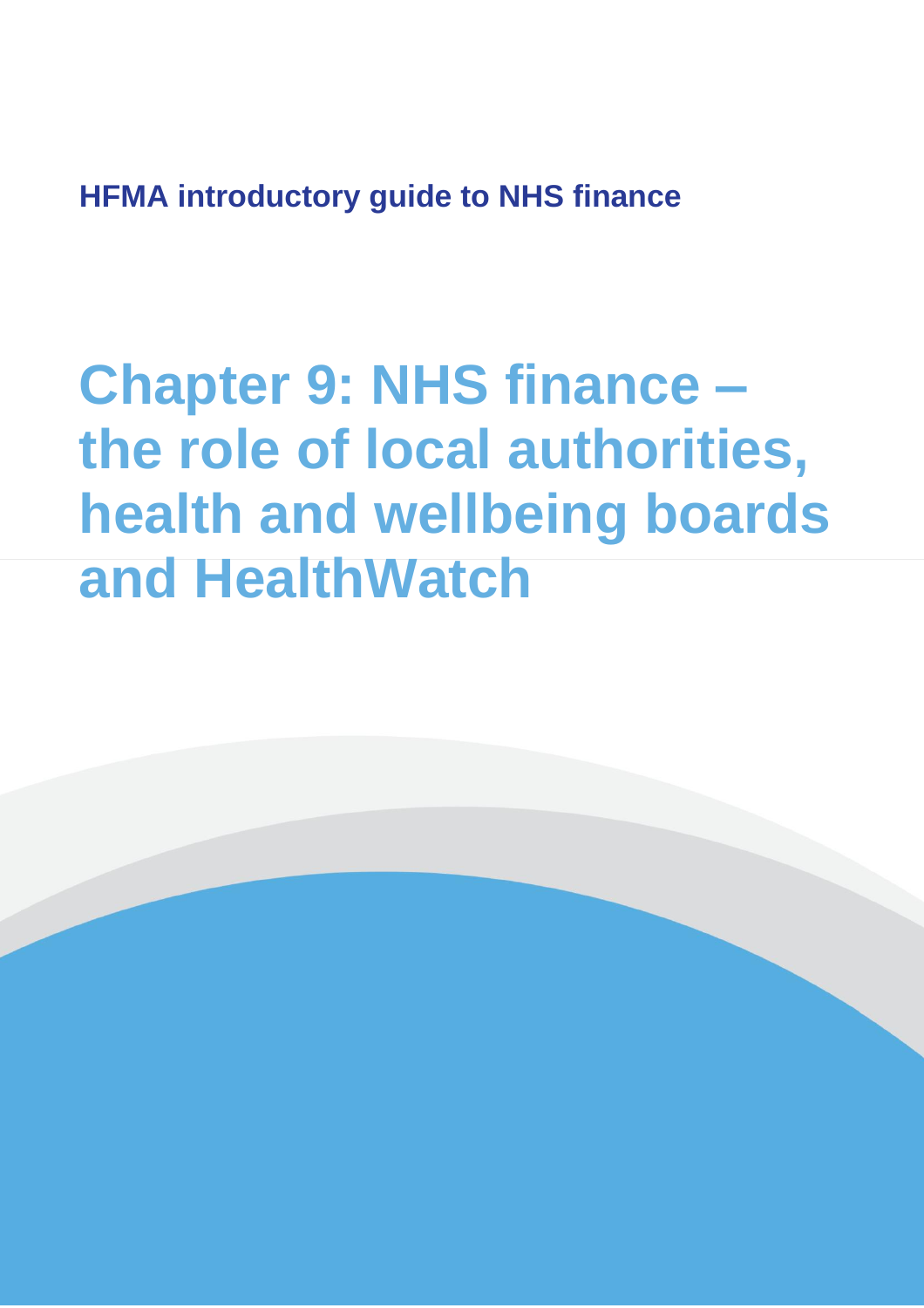# **Chapter 9: NHS finance – the role of local authorities, health and wellbeing boards and HealthWatch**

# **Overview**

O

**This chapter looks at the role of local authorities with a focus on how they work with (and link to) the NHS. It looks at the practical implications of the duties placed on local authorities as a result of the** *Health and Social Care Act 2012<sup>105</sup>* **and at the ways in which local authorities and the NHS work together. To see where they fit into the NHS structure, refer to the diagram on page 13.**

# **9.1 What are local authorities?**

Local authorities, also known as councils, provide public services to local communities and are run by democratically elected councillors who are accountable to their electorate. Local authorities work with local partners (including charities, businesses and other public service providers like the police and the NHS) and residents to determine and deliver local priorities. They provide a wide range of services, either directly themselves or by commissioning them from other organisations. They also have responsibility for the economic, social, and environmental 'wellbeing' of their area.

Local authorities choose how to organise their operations based on their responsibilities. They are organised in different ways in different areas and can fall into one of the following categories:

- two-tier a county council (responsible for county-wide services for example, education, transport, planning, fire and public safety, social care, libraries, waste management and trading standards) or a district/ city/ borough council (responsible for rubbish collection, recycling, council tax collection, housing, and planning applications in their area)
- unitary this type of authority can be a metropolitan council (responsible for an urban area), a London borough or a unitary authority (covering the whole or part of a county or a large town or city) and is responsible for all of the services listed above
- town, parish, and community these councils are the smallest and most local. They exist in certain parts of the country for historical reasons. They work to maintain local amenities such as allotments, bus shelters and play areas and may be consulted on in relation to planning applications and highway issues.

A two-tier or unitary authority can also be part of a combined authority whereby all the local authorities in an area come together in a voluntary arrangement – for example, Greater Manchester. This allows local authorities to work more closely together in relation to economic development, regeneration, and local transport.

However the local authority is organised, it elects a leader who in turn appoints and chairs the cabinet/ executive. Each cabinet member has a specific area of responsibility for example, housing or resources.

<sup>105</sup> UK Government, *[Health and Social Care Act 2012](https://www.legislation.gov.uk/ukpga/2012/7/contents)*, 2012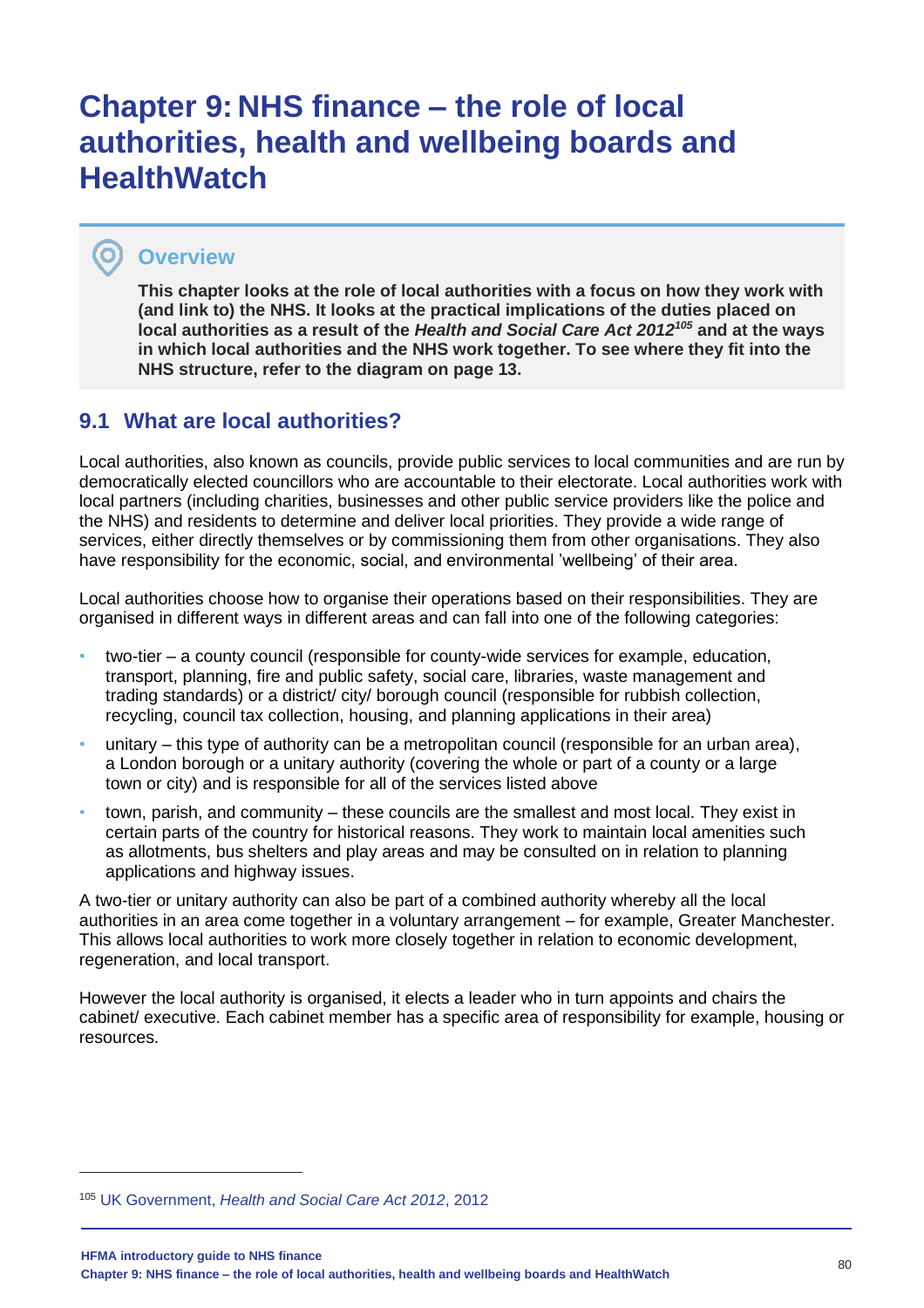# **9.2 How local authorities are financed**

Local authorities are required by law to provide certain services – for example, maintaining graveyards, ensuring asbestos is disposed of safely, giving grants to disabled people to adapt their homes and agreeing licenses for pubs and clubs. These are known as statutory services. The main categories include the provision of social care, schools, and roads.

There are three main sources of local government funding. These are government grants, council tax revenues and business rates. Local authority finance is entirely separate from the NHS and so is not discussed further here. However, some NHS money does go to local authorities for two key purposes:

- health improvement a ring fenced grant for local public health services is allocated to local authorities. In spending this money, local authorities must have regard to the public health outcomes framework<sup>106</sup> and publish a director of public health's annual report on the health of the local population
- integration of health and care services the better care fund (BCF) requires CCGs and local authorities to enter into pooled budget arrangements and agree an integrated spending plan.

If councils get into serious financial difficulty and cannot achieve a balanced budget, they may be issued with a section 114 notice under the *Local Government Finance Act 1988<sup>107</sup>*. This prohibits new spending while the sole focus is on maintaining statutory services – for example, safeguarding those who are vulnerable. In some contrast to health bodies in the English NHS, therefore, Section 151 of the *Local Government Act 1972<sup>108</sup>* requires every local authority to make arrangements for the proper administration of their financial affairs and requires one officer to be nominated to take responsibility for the administration of those affairs. This essentially makes it a legal duty for a local government body to live within a balanced budget. In the English NHS although similar provisions are made for each NHS body, the equivalent of the section 151 obligation for the NHS sits with the Secretary of State.

# **9.3 How local authorities link to the NHS**

NHS organisations have long been expected to engage with their local communities to improve health and wellbeing and reduce health inequalities. For many years, this has involved NHS organisations working in partnership with local authorities to manage and deliver services in which both parties have an interest.

Social care is the main interface between health organisations and local authorities because people often need social care services when recovering from ill health or when they suffer from a long-term condition. Although the Department of Health and Social Care (DHSC) is responsible for setting national policy for adult social care and securing its funding from the Treasury within the spending review process (see chapter 10), local authorities deliver the services.

As a result of the *Health and Social Care Act 2012*, the role of local authorities has been strengthened to help fulfil the Government's objective that, through the involvement of elected councillors, local authorities will bring greater local democratic legitimacy to the NHS and have more influence over commissioning, particularly in relation to public health and social care. The Act is also designed to make it easier to 'further integrate health with adult social care, children's services (including education) and wider services, including disability services, housing, and tackling crime and disorder'.

<sup>107</sup> UK Government, *[Local Government Finance Act 1988](https://www.legislation.gov.uk/ukpga/1988/41/contents)*, 1988

**HFMA introductory guide to NHS finance**

<sup>106</sup> [Office for Health Improvement and Disparities,](https://www.gov.uk/government/collections/public-health-outcomes-framework) *Public health outcomes framework,* updated February 2022

<sup>108</sup> UK Government, *[Local Government Act 1972,](https://www.legislation.gov.uk/ukpga/1972/70/contents)* 1972

**Chapter 9: NHS finance – the role of local authorities, health and wellbeing boards and HealthWatch** <sup>81</sup>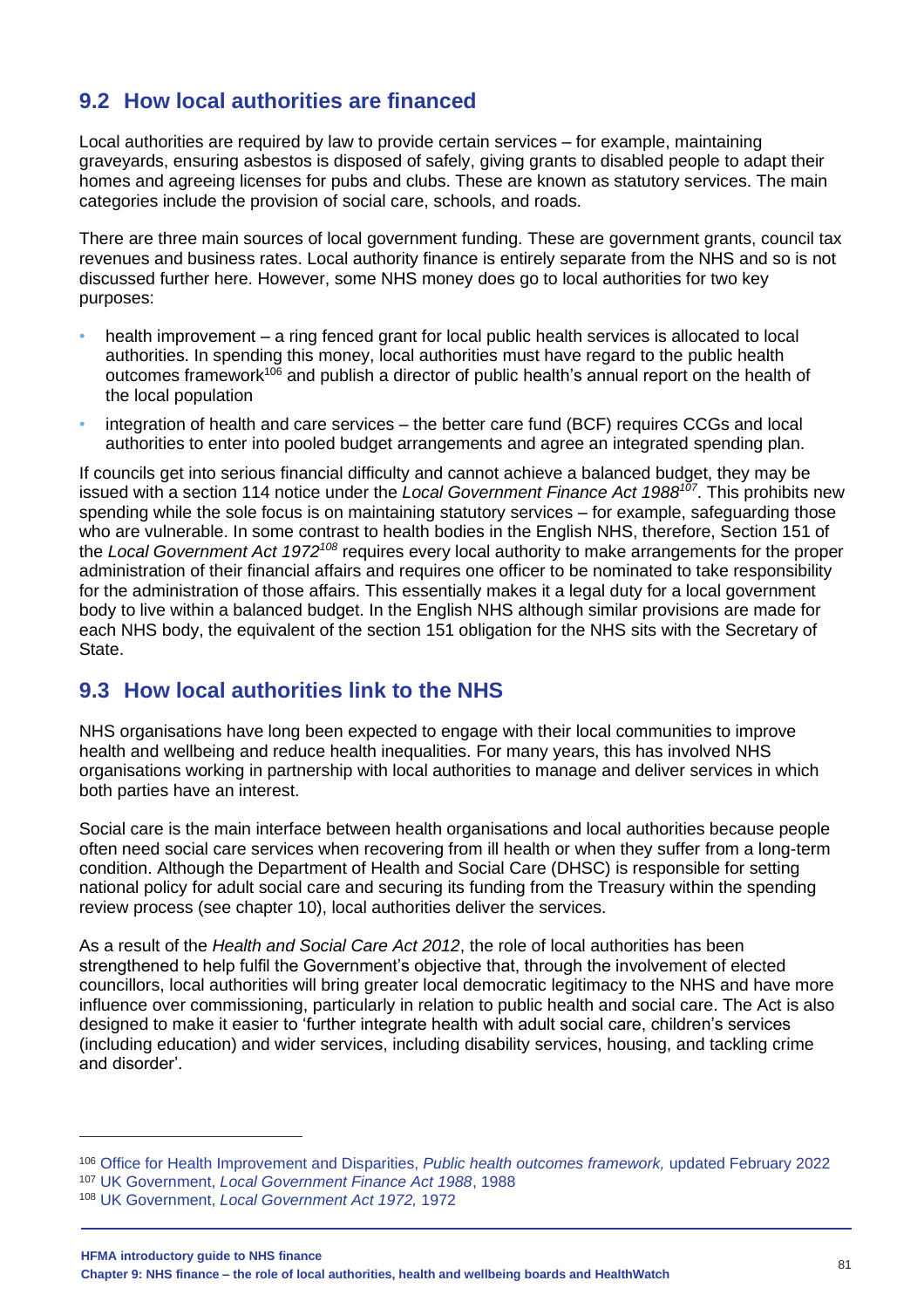This means that local authorities now have a statutory responsibility to join up commissioning of NHS services, social care, public health, and health improvement. Since 2012 several updates to the Act have been made. Local authorities are also required to:

- jointly appoint a director of public health in conjunction with the Office for Health Improvement and Disparities
- jointly commission some services with clinical commissioning groups (CCGs)
- lead joint strategic needs assessments (JSNAs) and joint health and wellbeing strategies (JHWS) to ensure coherent and co-coordinated commissioning strategies (a role carried out jointly with CCGs via health and wellbeing boards – see below)
- support local voice and the exercise of patient choice
- lead on local health improvement and prevention activity (with their partners).

In practice, this means that much of the joint working that had gone on prior to 2012 continues but local authorities now have additional statutory responsibilities in relation to health improvement and receive a ring-fenced grant from the NHS allocation.

Building on sustainability and transformation partnerships (STPs) set up in 2016, integrated care systems (ICS) bring together partners across a local population (see chapter 5). In an ICS, NHS organisations, in partnership with local councils and others, take collective responsibility for managing resources, delivering NHS standards, and improving the health of the population they serve. 'Place' has become an important focus for health and care integration and in many cases, this aligns with local authority boundaries and existing Health and Wellbeing Boards.

Although STPs (now ICSs) were a health initiative, local government involvement is critical to their success. The Local Government Association states that 'health and wellbeing boards must be central to the development of STPs, as a system-wide forum with a democratic mandate from local communities.'

The *Health and Care Act 2022* establishes existing ICSs on a statutory footing and includes the abolition of CCGs. Each ICS will be required to establish an integrated care board (ICBs), a statutory body. An integrated care partnership (ICP) must be established as a joint committee of every ICB with those local authorities that fall wholly or in part in the area covered by the ICB. The ICP will be made up of:

- one member appointed by the ICB
- one member appointed by each of the responsible local authorities
- any members appointed by the ICP.

The ICP will determine its own procedures including its quorum. Chapter 5 provides further details on the role of ICSs.

### **Emergency planning**

The *Civil Contingencies Act 2004* sets out the roles and responsibilities of emergency responders in England and Wales. All principal local authorities are category one responders under the Act, alongside the emergency services and the NHS<sup>109</sup>. The Act sets out a duty for these bodies to cooperate, usually through a local resilience forum and undertake joint planning to prevent, or to be able to respond to, emergencies

<sup>109</sup> Cabinet Office, *[Preparation and planning for emergencies: responsibilities of responder agencies and](https://www.gov.uk/guidance/preparation-and-planning-for-emergencies-responsibilities-of-responder-agencies-and-others)  others,* [February 2013](https://www.gov.uk/guidance/preparation-and-planning-for-emergencies-responsibilities-of-responder-agencies-and-others)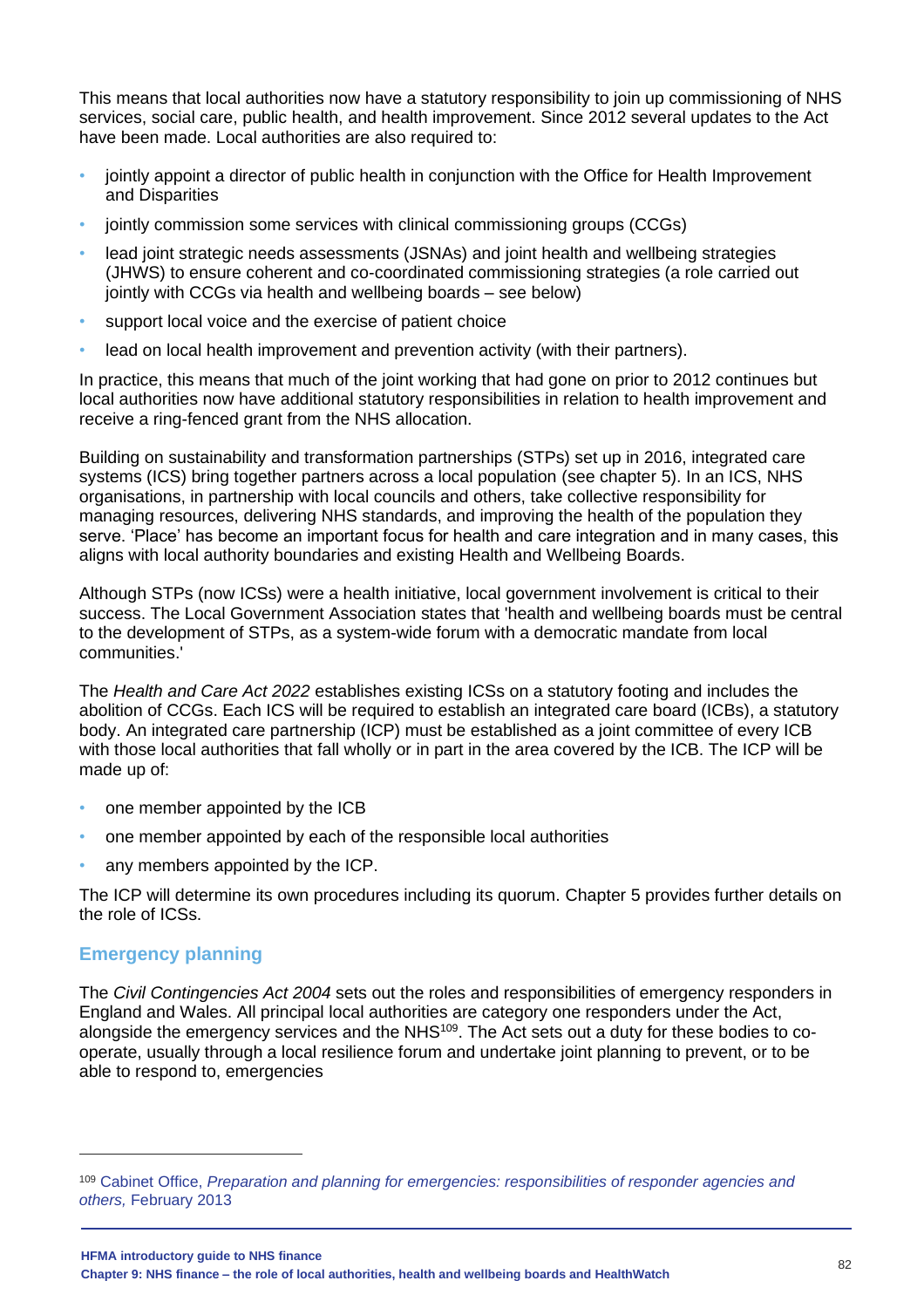## **9.4 Local authorities' statutory roles and responsibilities in relation to the NHS**

### **Health scrutiny**

Since 2003, local authorities with social care responsibilities have been able to establish committees of councillors to provide overview and scrutiny of local NHS bodies. The *Health and Social Care Act 2012* extended this scrutiny role to cover any provider of NHS funded services. It also gave local authorities the ability to discharge their health scrutiny functions in 'the way they deem most suitable'. The aim of this scrutiny role is to secure health improvement for local communities by encouraging authorities to look beyond their own service responsibilities to issues of wider concern to local people. This is achieved by giving democratically elected representatives the right to scrutinise how local health services are provided and developed for their constituents. Health scrutiny powers and duties of local authorities are summarised below.

### **Local authorities' health scrutiny powers**

- the right to scrutinise and review health service matters and make reports and recommendations to NHS bodies
- powers to delegate health scrutiny to other authorities, including district councils
- the ability to co-opt from other authorities and to establish joint health overview and scrutiny committees with other first-tier authorities
- authority to place duties on health trusts to consult health overview and scrutiny committees on substantial developments and variations to health services. In relation to local authority overview and scrutiny of NHS services, the 2012 Act:
	- requires officers of all NHS bodies to attend local authority scrutiny committees when requested
	- requires NHS bodies to provide health scrutiny committees with information about the planning, commissioning, provision, and operation of health services
	- requires NHS bodies to respond to reports and recommendations of health scrutiny committees
	- empowers health scrutiny committees to refer proposals for substantial developments or variations in health services to the Secretary of State.

### **Health and wellbeing boards**

To reflect local authorities' strengthened role, the *Health and Social Care Act 2012* required every upper tier local authority to establish a health and wellbeing board (HWB) to provide a forum for public accountability and join up commissioning across the NHS, social care, public health, and other services relating to health and wellbeing. HWBs assumed their powers and duties as statutory committees of (and therefore financed by) local authorities in April 2013.

Core membership of each HWB must include members of CCGs, the director of adult social services, the director of children's services, the director of public health, local HealthWatch (see later on in this chapter) and at least one democratically elected councillor. HWBs can also require the attendance of NHS England and NHS Improvement (NHSE&I) when relevant. It must be noted that there is a wide variation in HWB memberships, voting structures and remit over and above the statutory requirements.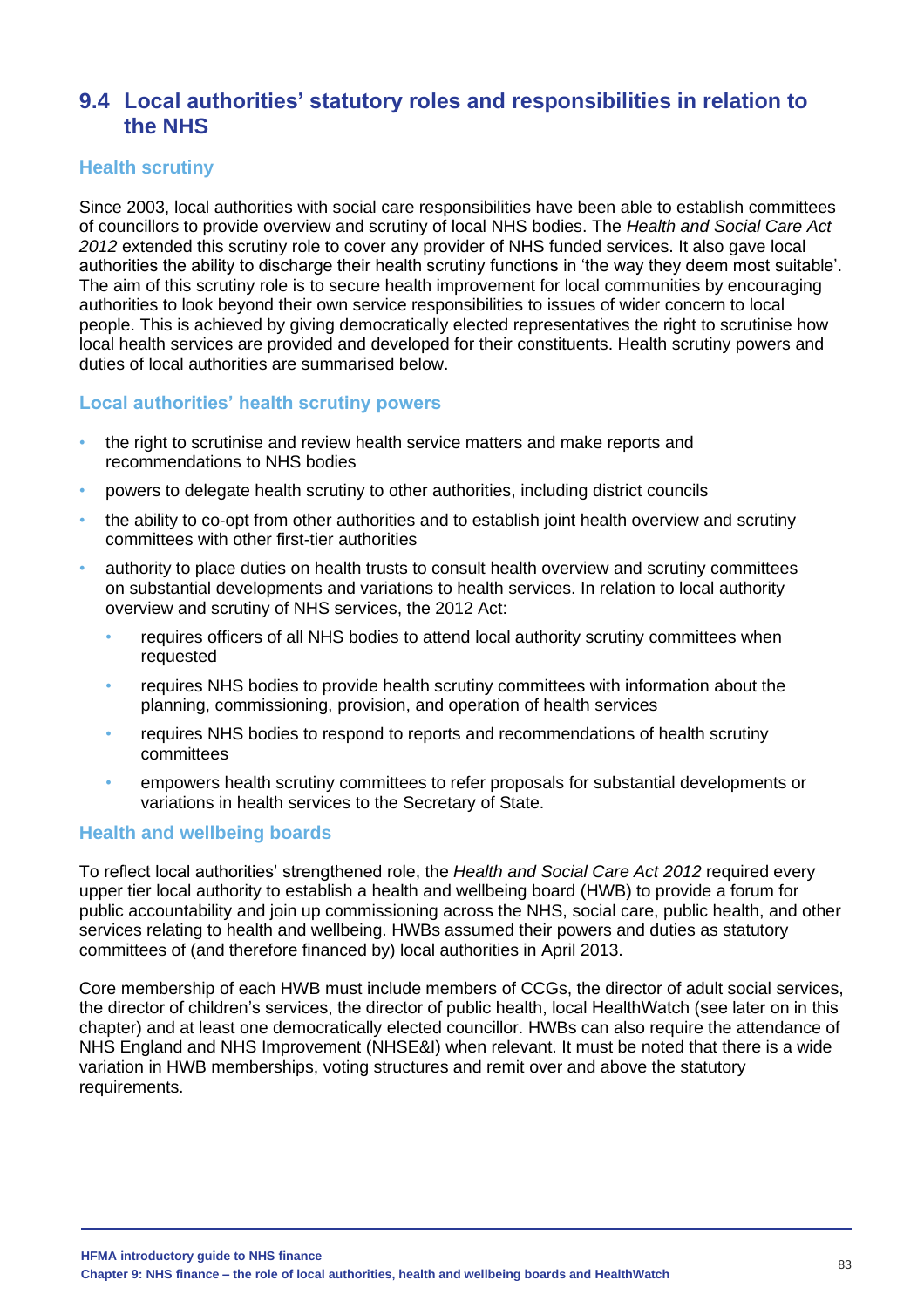At a practical level, HWBs should:

- make themselves aware of how quality is being monitored locally, and of the priority issues and concerns in their locality
- where necessary, ensure action is taken and reported on those priority issues
- ensure a joined-up approach and good information-sharing, between agencies
- be aware of the work of the quality surveillance group for their area which coordinates quality assurance activity for the NHS
- identify the priorities for fuller scrutiny (for example, by HealthWatch and/ or the overview and scrutiny committee).

HWBs lead the development of the JSNA and the high level JHWS (see below). They also have a duty to involve service users and the public and work with CCGs to ensure that commissioning plans meet local needs. This approach is designed to provide strategic co-ordination to the commissioning of NHS services, social care, and health improvement.

### **Joint strategic needs assessments (JSNAs)**

JSNAs are designed to 'identify the current and future health and wellbeing needs of a local population'<sup>110</sup> and have been in place since their introduction in section 116 of the *Local Government and Public Involvement in Health Act 2007<sup>111</sup>*. The *Health and Social Care Act 2012* retains JSNAs but places the responsibility for producing them jointly on local authorities and CCGs. The Act also requires local authorities and CCGs to undertake the JSNA through the HWB so, in practice, it is the HWB that pulls the strategy together with local authorities and CCGs ultimately responsible for them and required to 'have regard to them' when exercising their functions.

The *Health and Care Act 2022* notes the ICP must be given the local authorities' joint strategic needs assessment. The ICP will prepare an integrated care strategy that sets out how the assessed needs of the area are to be met by the exercise of the functions of the ICB, NHS England and local authorities. This strategy must consider the extent to which those needs could be met more effectively by making pooled budget arrangements under section 75 of the *NHS Act 2006<sup>112</sup>* .

### **Joint health and wellbeing strategies (JHWSs)**

In addition, the 2012 Act requires local authorities and CCGs to produce (again via the HWB) a joint health and wellbeing strategy that sets out plans to address the needs of the local population and reduce inequalities identified in the JSNA. NHS and local authority commissioners must then 'have regard to' the JHWS when exercising their functions.

### **Health improvement**

As mentioned above, the 2012 Act reintroduced a statutory duty on affected local authorities (upper tier and unitary) to improve the health of the local population. The Act also gives the Secretary of State the power to require local authorities to carry out certain health protection functions and to prescribe how they carry out their health improvement activities.

There are also statutory arrangements for local authority leadership in this area, with local directors of public health being appointed jointly by local authorities and DHSC. These local directors have a ring-fenced health improvement grant to deliver national and local priorities (the grant is allocated by DHSC). There is direct accountability to both the local authority, and (through the Office for Health

<sup>110</sup> Department of Health and Social Care, *[Statutory guidance on joint strategic needs assessments and joint](https://www.gov.uk/government/publications/jsnas-and-jhws-statutory-guidance)  [health and wellbeing strategies,](https://www.gov.uk/government/publications/jsnas-and-jhws-statutory-guidance)* 2013

<sup>111</sup> UK Government*[, Local Government and Public Involvement in Health Act 2007,](https://www.legislation.gov.uk/ukpga/2007/28/contents)* 2007

<sup>112</sup> UK Government, *[National Health Service Act 2006,](https://www.legislation.gov.uk/ukpga/2006/41/contents)* 2006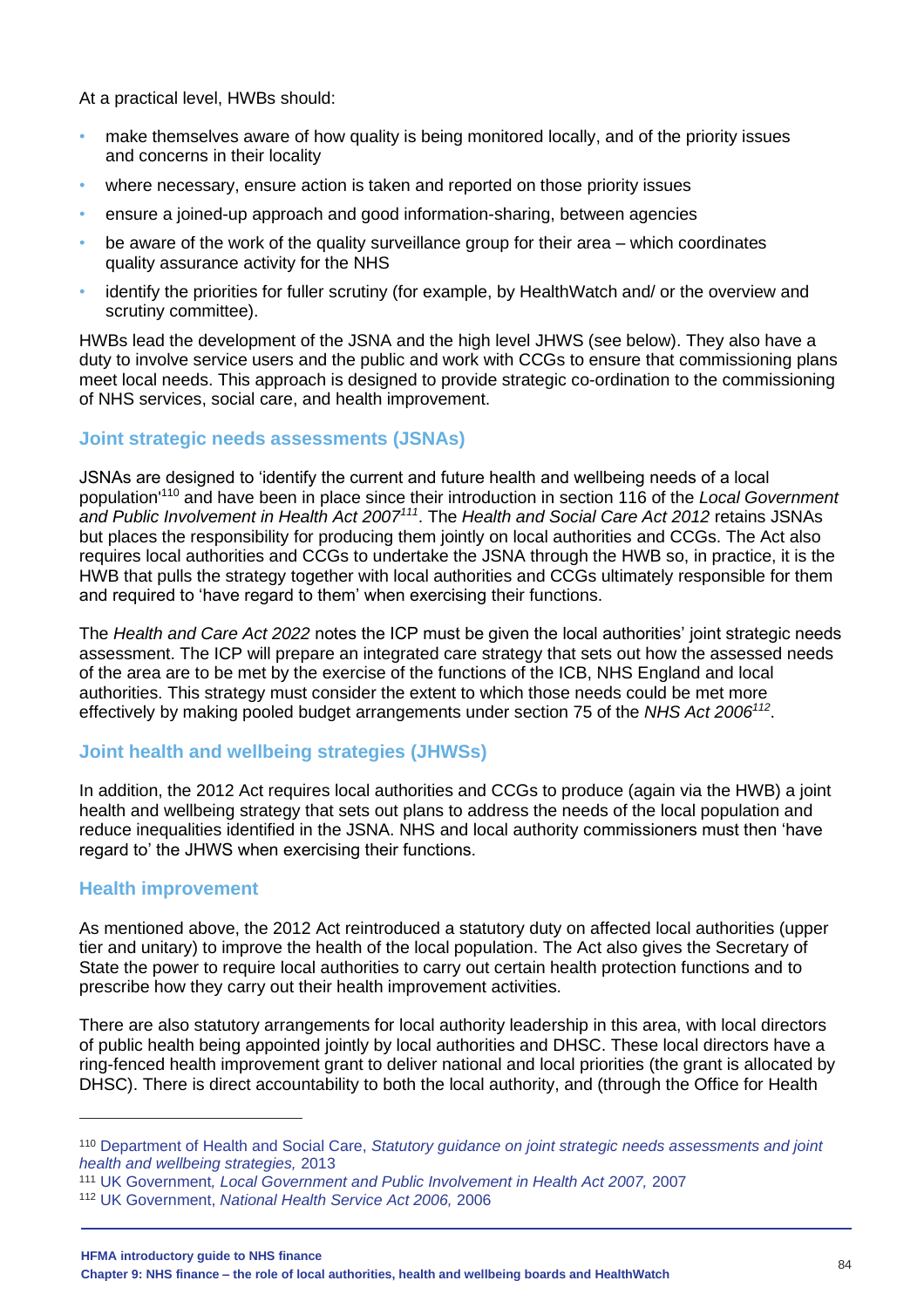Improvement and Disparities at the DHSC) to the Secretary of State. As they are employed by the local authority, local directors of public health advise councillors and are part of the senior management team of the local authority.

At a practical level, local authorities are responsible for commissioning a range of health improvement services. A limited number of these services are mandated by Government via regulations under section 6c of the *NHS Act 2006*. Other services can be commissioned on a discretionary basis guided by the public health outcomes framework, the JSNA and the JHWS.

**Mandatory services – examples**

- to deliver the NHS health check
- to provide population based public health advice to NHS commissioners
- to provide comprehensive sexual health services (excluding abortion, contraceptive services and HIV treatment).

**Discretionary services – examples**

- lifestyle interventions (for example, to promote physical activity, improve diet and prevent obesity)
- drug and alcohol misuse services
- stop smoking services
- local initiatives to reduce seasonal mortality.

As well as commissioning services themselves, local authorities can also work with CCGs and NHSE&I to make sure services are integrated.

As with other local services, local authorities are accountable primarily to their electorates for work on improving health.

As far as the NHS money is concerned, there are additional accountability mechanisms – specifically:

- the Office for Health Improvement and Disparities (OHID) publishes data about national and local performance against the public health outcomes framework so local people will be able to see how their local authority is doing
- each local authority chief finance officer must provide a 'statement of grant' showing how the allocation has been spent
- each director of public health must produce (and each local authority publish) an annual report.

Although the DHSC can incentivise progress in health improvement, it does not performance manage local authorities or set targets for them.

# **9.5 HealthWatch England and local HealthWatch**

HealthWatch England is the national body that champions people who use health and social care and has a key focus on the design of integrated care. HealthWatch England is established as a committee of the Care Quality Commission (CQC). The chair of HealthWatch England is appointed by the Secretary of State and has a seat on the CQC's board.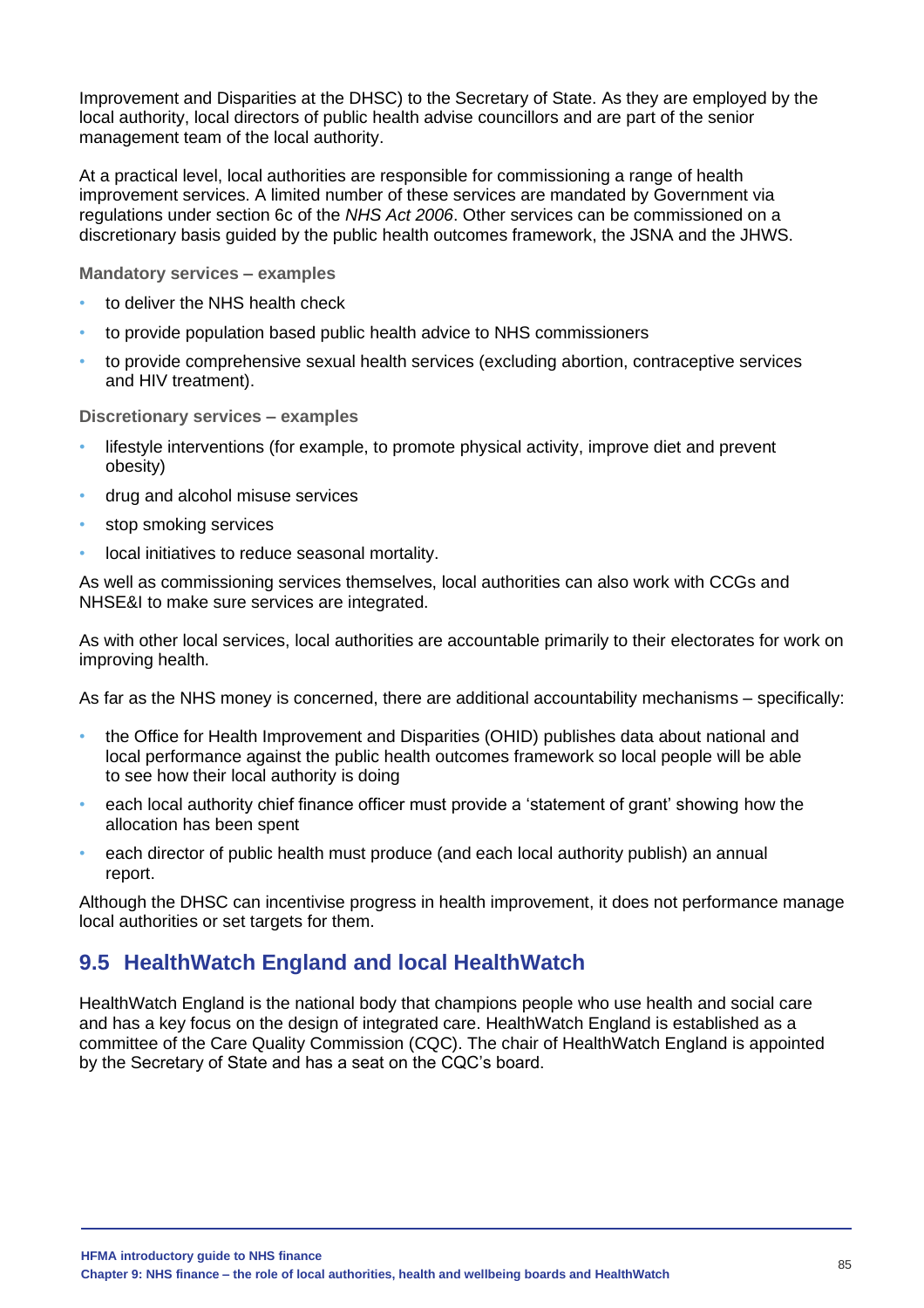In addition to HealthWatch England, each local authority area has a local HealthWatch; these organisations are separately commissioned by local authorities but 'feed into' the national network. Local HealthWatch powers are designed to be 'more like a 'citizen's advice bureau' for health and social care'. HealthWatch provides leadership and support to enable local HealthWatch to deliver their statutory activities and be a powerful advocate for services that work for people.

Each local HealthWatch is concerned with local engagement – collecting and channeling the views of patients, users and the public to decision-makers. They have powers to scrutinise local services (including local authority, NHS, and independent sector services) including visiting and observing their operations. Each also has responsibilities for supporting people in communities by giving them information or signposting them to the support they need. Local HealthWatch is required by law to be represented on HWBs.

Local authorities, health services. and regulators have a duty in law to respond to issues raised by HealthWatch. Local HealthWatch should:

- keep in touch with local people's experience of services
- channel information from networks, voluntary and community groups, identifying any key themes or trends
- alert commissioners and planning and scrutiny bodies (including the health and wellbeing board and overview and scrutiny committee) to any significant concerns
- carry out bespoke research into people's experience in priority areas, having consulted about what these priorities are
- report to local providers, commissioners, and planning and scrutiny bodies on their findings.

Although CCGs are not accountable formally to their local HealthWatch, they have to think about how best to interact with this service.

Local HealthWatch organisations are financed via contracts with the relevant local authorities and are accountable to them for their ability to operate effectively and provide value for money.

The *Health and Care Act 2022* notes that the Care Quality Commission (CQC) will have a new duty to review local authority adult social care functions.

### **9.6 Local strategic partnerships**

Section 82 of the *NHS Act 2006* requires NHS bodies and local authorities to co-operate with each other 'to secure and advance the health and welfare of the people of England and Wales'. In England local strategic partnerships (LSPs) have been used to help achieve this aim. Where they are in place, LSPs operate at a strategic level and are led by local authorities. LSPs are non-statutory, nonexecutive, multi-agency bodies that are designed to bring together different parts of the public sector (including the NHS) as well as the private and voluntary sectors at a local level, so that initiatives and services can support each other and work together.

### **Section 75 flexibilities**

There are a number of arrangements for joint working between NHS organisations and local authorities included within section 75 of the *NHS Act 2006*. These so-called 'section 75 flexibilities' include:

• pooled budgets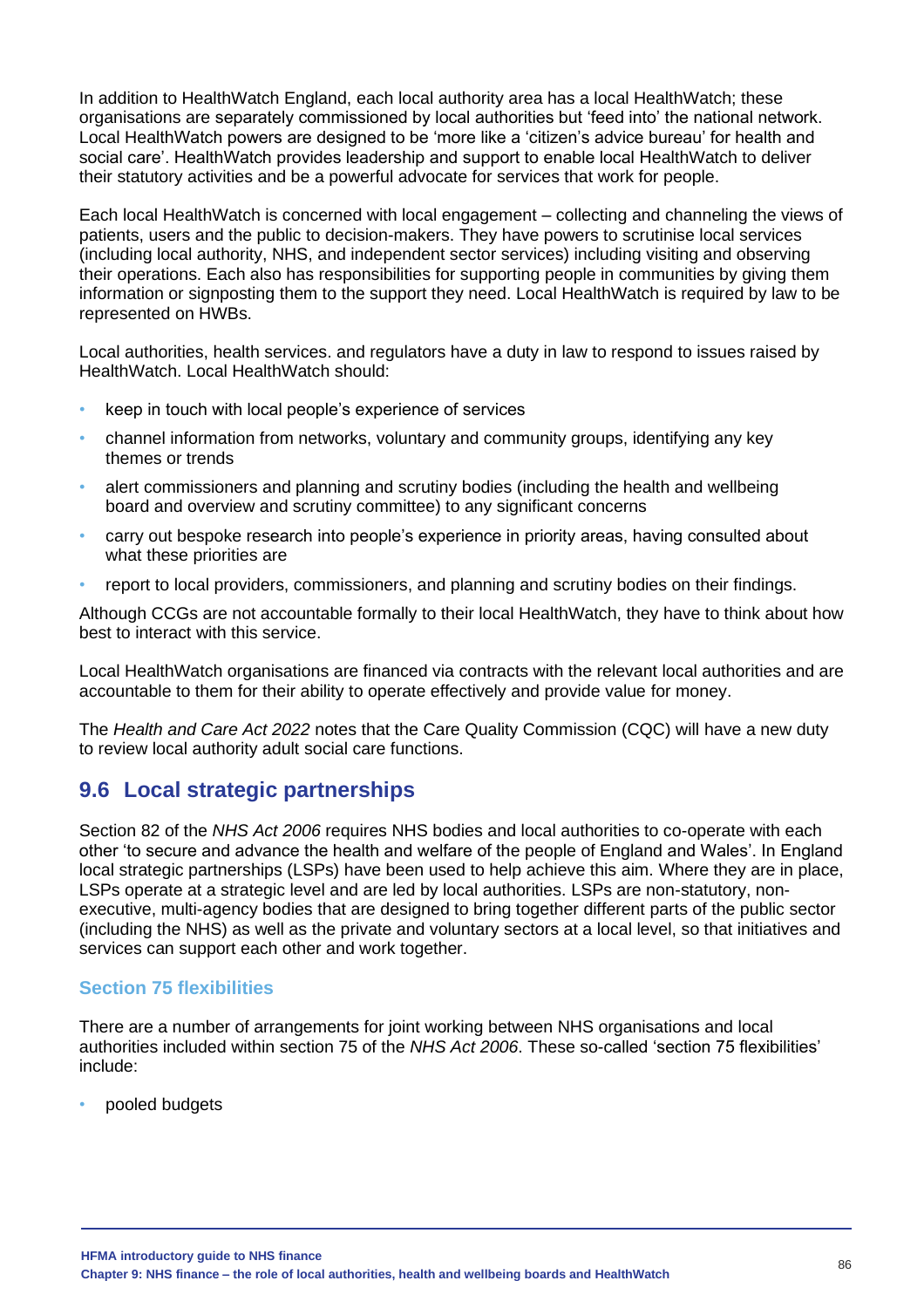- aligned budgets
- lead commissioning
- integrated provision.

The 2012 Act allows all these section 75 flexibilities to continue but places a duty on CCGs and local authorities (through the HWB) to consider how to make best use of the flexibilities when drawing up the JSNA and JHWS. To reinforce this duty, NHSE&I has a duty to promote the use of these flexibilities by CCGs.

A recent white paper *Joining up care for people, places and populations<sup>113</sup>* set the expectation that the use of pooled and aligned budgets will increase, to support integrated approaches to health and care.

### **Pooled budgets**

The pooling of budgets involves partner organisations contributing funds to a single pot, to be spent on agreed projects for designated services. They exist where a local authority and an NHS body combine resources and jointly commission or manage an integrated service. The idea is that, once a pooled budget is introduced the public will experience a seamless service with a single point of access for their health and social care needs. There are some areas that are particularly well suited to pooled budgets – for example, services for people with a learning disability.

Where a pooled budget exists, regulations for England and Wales require that the partners have written agreements setting out:

- the functions covered
- the aims agreed
- the funds that each partner will contribute
- which partner will act as the 'host' (i.e. which organisation will manage the budget and take responsibility for the accounts and auditing)

Since 2010/11 the standard national NHS contract for mental health services has allowed for pooled budget services to be incorporated into that contract.

### **Aligned budgets**

Aligned budgets can be either an informal or formal (using section 75 flexibilities) arrangement whereby partners align resources to meet agreed aims but have separate accountability for the respective funding streams. The management arrangements can be separate, joint, or led by one partner but with joint performance monitoring arrangements against the objectives. An aligned budget can also be used as an interim stage towards implementing a pooled budget.

#### **Lead commissioning**

Under a lead commissioning arrangement, partners agree to delegate commissioning of a service to one lead organisation. As with pooled budgets, lead commissioning was made possible by section 31 of the 1999 Act (now section 75 of the *NHS Act 2006*).

#### **Integrated provision**

Integrated provision involves partners joining together their staff, resources, and management structures so that the service is fully combined (or integrated) from managerial level to the front line. One partner acts as the host for the service to be provided. Again, this way of working was made possible by section 31 of the 1999 Act (now section 75 of the *NHS Act 2006*).

**HFMA introductory guide to NHS finance Chapter 9: NHS finance – the role of local authorities, health and wellbeing boards and HealthWatch** <sup>87</sup>

<sup>113</sup> Department of Health and Social Care, *[Joining up care for people, places and populations](https://assets.publishing.service.gov.uk/government/uploads/system/uploads/attachment_data/file/1055687/joining-up-care-for-people-places-and-populations-web-accessible.pdf)*, February 2022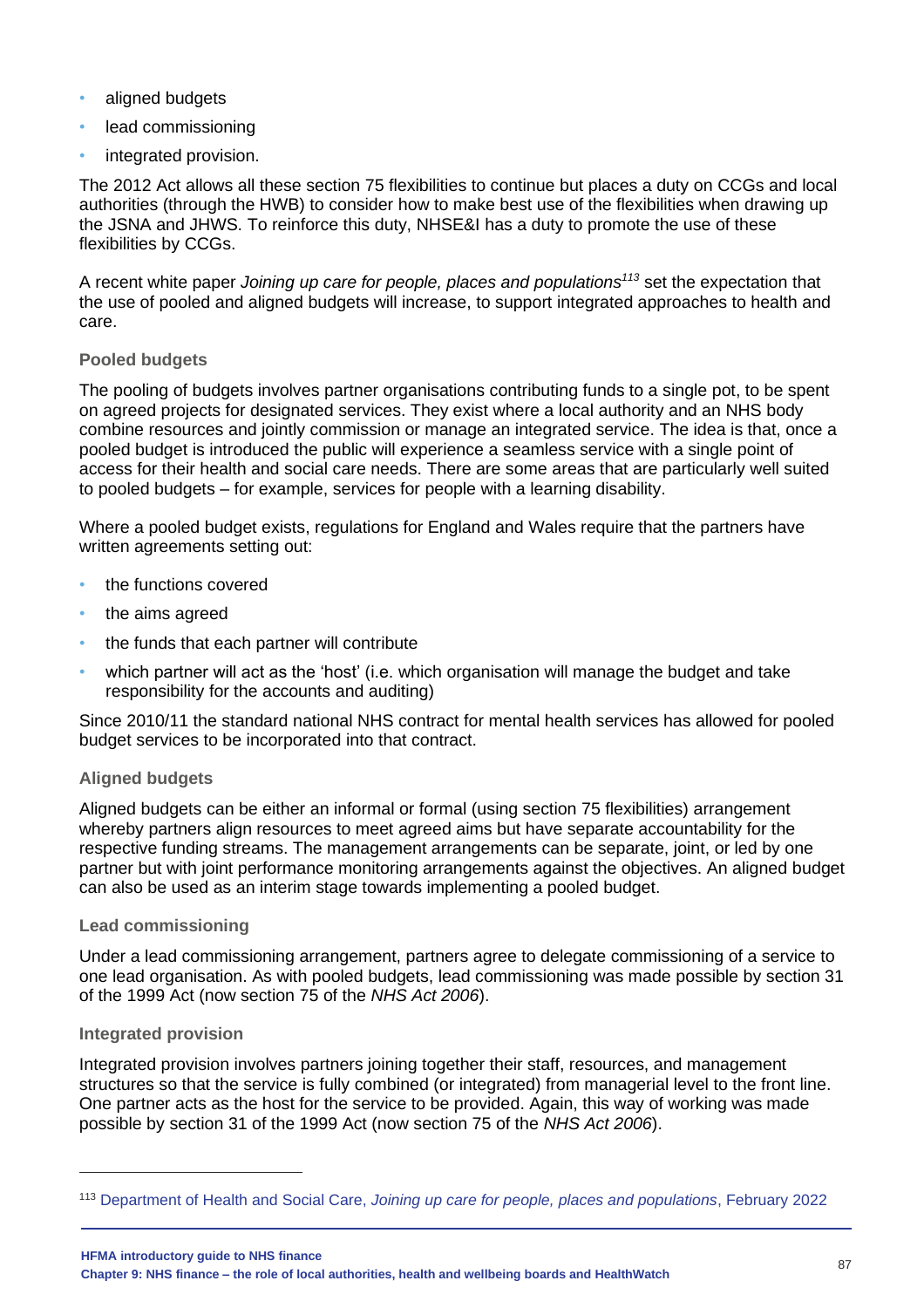# **9.7 Better care fund (BCF)**

The BCF represents a unique collaboration between NHSE&I; the Ministry of Housing, Communities and Local Government (MHCLG); DHSC; and the Local Government Association (LGA). The four partners work closely together to help local areas plan and implement integrated health and social care services across England, in line with the vision outlined in the *NHS long-term plan*.

Launched through the spending round in June 2013 and highlighted as a key element of public service reform, the BCF seeks to join-up health and care services, so that people can manage their own health and wellbeing and live independently in their communities for as long as possible. BCF plans are jointly developed with local government partners and approved by HWBs. The BCF is intended to:

- deliver better services to older and disabled people who have multiple and complex needs
- keep people out of hospital
- avoid people staying in hospital for long periods.

### **9.8 Government grants**

Government grants are available to the NHS for community-based projects run in conjunction with local authorities. Typically, these grants are linked to regeneration and renewal programmes in deprived communities where a partnership board with representation from many elements of the local community (including NHS bodies) has successfully bid for and then managed the distribution of the grant. In terms of the financial framework for these projects, the structure is straightforward – the grant is paid directly to the participating NHS body to cover the costs incurred.

### **9.9 Grants from the NHS to local authorities**

NHS bodies have for many years been able to make grants to local authorities for the provision of health services (under sections 256/ 257 of the *NHS Act 2006* as amended). This is broadly permissive and allows the transfer of revenue or capital resources for most health-related functions (excluding emergency ambulance services, surgery, and other similar invasive treatments) and for most social services and housing functions. CCGs and/ or NHSE&I are able to make payments to local authorities (or other bodies) towards expenditure on community services. For example, a local authority operating a unit for people with learning difficulties may receive a grant from the NHS body to cover the provision of healthcare to the clients in the unit. Such grants must pay only for medical care and must not contribute towards the provision of social care. They must not involve the transfer of health functions to a local authority.

### **9.10 Grants from local authorities to the NHS**

Section 76 of the *NHS Act 2006* (as amended) is a parallel provision to section 256 and allows the local authority to make payments to NHS bodies for the performance of prescribed functions. Local authorities can make payments to NHSE&I or CCGs. Again, this includes most hospital and community health services but not surgery, emergency ambulance services, or similar.